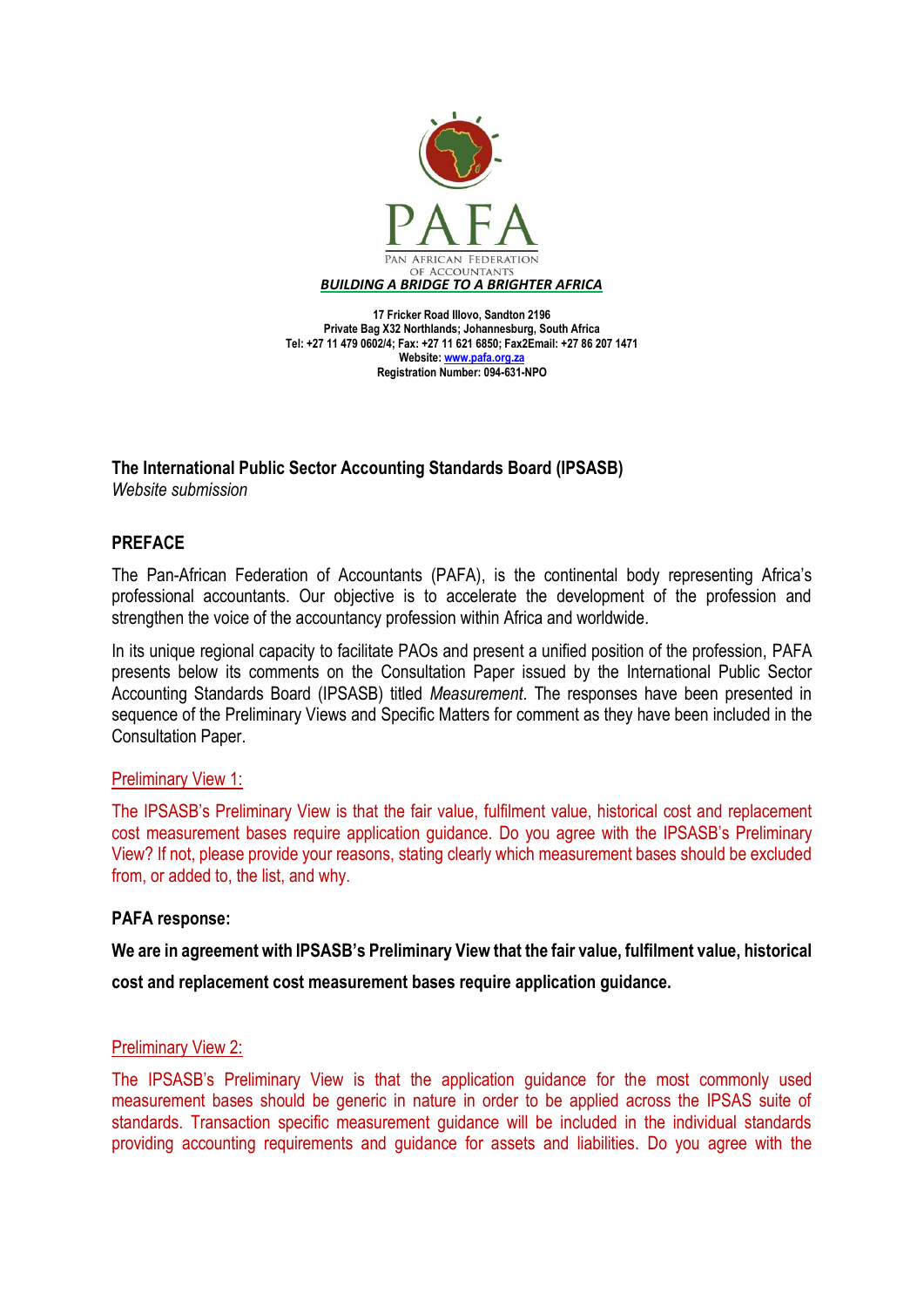IPSASB's Preliminary View? If not, please provide your reasons, and state what guidance should be included, and why.

### **PAFA response:**

**We are in agreement with the Board's Preliminary View.**

### Preliminary View 3:

The IPSASB's Preliminary View is guidance on historical cost should be derived from existing text in IPSAS. The IPSASB has incorporated all existing text and considers Appendix C: Historical Cost– Application Guidance for Assets, to be complete. Do you agree with the IPSASB's Preliminary View? If not, please provide your reasons, stating clearly what you consider needs to be changed.

### **PAFA response:**

### **We are in agreement with IPSASB's Preliminary View.**

### Preliminary View 4:

The IPSASB's Preliminary View is fair value guidance should be aligned with IFRS 13, taking into account public sector financial reporting needs and the special characteristics of the public sector. The IPSASB considers Appendix A: Fair Value–Application Guidance, to be complete. Do you agree with the IPSASB's Preliminary View? If not, please provide your reasons, stating clearly what you consider needs to be changed.

#### **PAFA response:**

**We are in agreement with the Board's Preliminary View that fair value guidance should be aligned with IFRS 13. IFRS alignment has been a key pillar of IPSAS development for a long time.**

#### Preliminary View 5:

The IPSASB's Preliminary View is fulfilment value guidance should be based on the concepts developed in the Conceptual Framework, expanded for application in IPSAS. The IPSASB considers Appendix B– Fulfilment Value–Application Guidance, to be complete. Do you agree with the IPSASB's Preliminary View? If not, please provide your reasons, stating clearly what you consider needs to be changed.

#### **PAFA response:**

#### **Yes, we are in agreement.**

### Preliminary View 6:

The IPSASB's Preliminary View is replacement cost guidance should be based on the concepts developed in the Conceptual Framework, expanded based on its application in IPSAS. The IPSASB considers Appendix D: Replacement Cost–Application Guidance, to be complete. Do you agree with the IPSASB's Preliminary View? If not, please provide your reasons, stating clearly what you consider needs to be changed.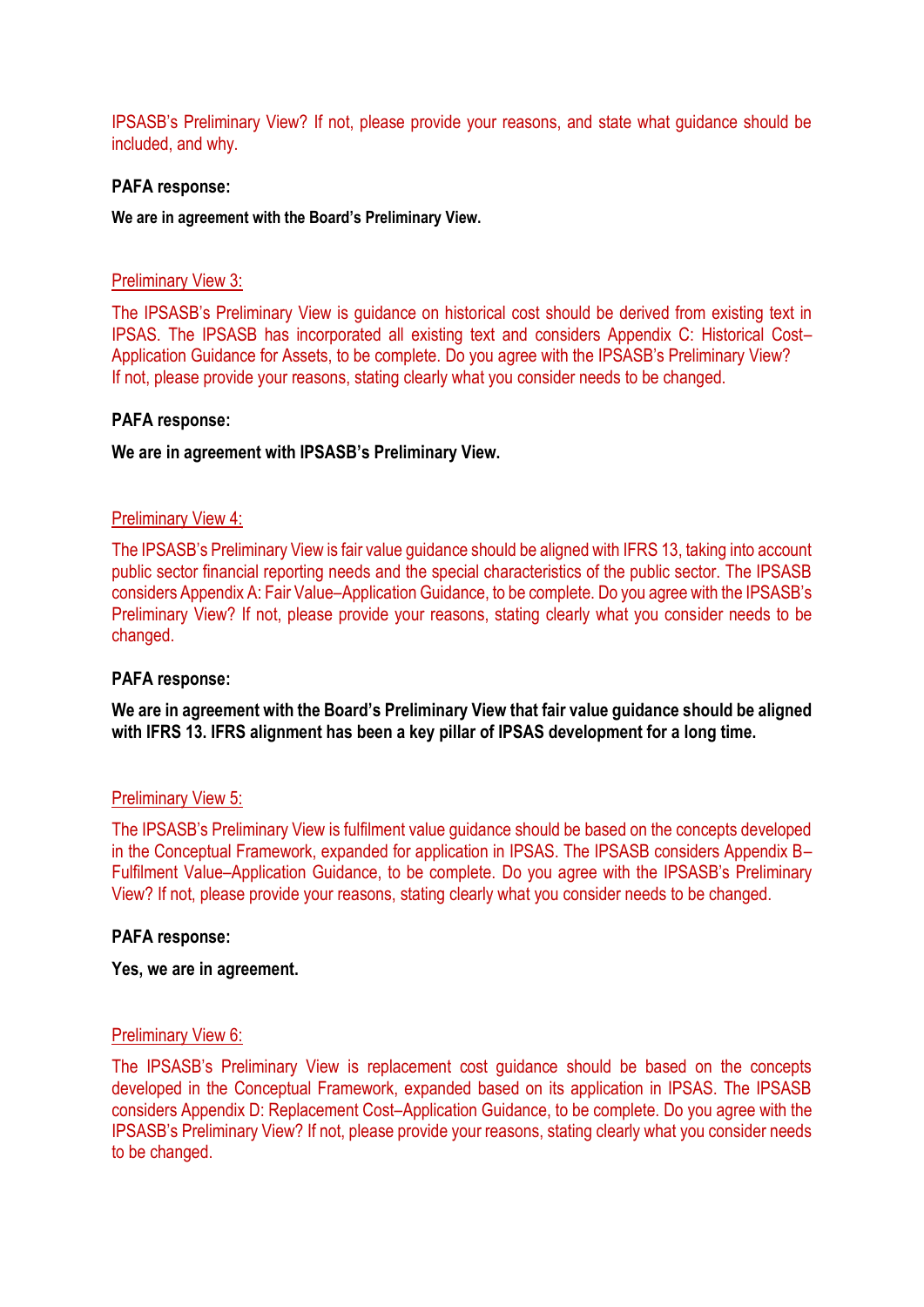## **PAFA response:**

## **We are in agreement with the Board's Preliminary View.**

### Preliminary View 7:

The IPSASB's Preliminary View is all borrowing costs should be expensed rather than capitalized, with no exception for borrowing costs that are directly attributable to the acquisition, construction, or production of a qualifying asset. Do you agree with the IPSASB's Preliminary View? If not, please state which option you support and provide your reasons for supporting that option.

## **PAFA response:**

### **Yes, we are in agreement**

# Preliminary View 8:

The IPSASB's Preliminary View is transaction costs in the public sector should be defined as follows: **Transaction costs** are incremental costs that are directly attributable to the acquisition, issue or disposal of an asset or liability and would not have been incurred if the entity had not acquired, issued or disposed of the asset or liability.

Do you agree with the IPSASB's Preliminary View? If not, please provide your reasons, and provide an alternative definition for the IPSASB to consider.

## **PAFA response:**

### **Yes, we are in agreement.**

### Preliminary View 9:

The IPSASB's Preliminary View is that transaction costs should be addressed in the IPSAS, *Measurement*, standard for all IPSAS. Do you agree with the IPSASB's Preliminary View? If not, please provide your reasons and state how you would address the treatment of transaction costs in IPSAS, together with your reasons for supporting that treatment.

### **PAFA response:**

**Yes, we are in agreement.**

### Preliminary View 10:

The IPSASB's Preliminary View is that transaction costs incurred when entering a transaction should be:

- Excluded in the valuation of liabilities measured at fulfilment value;
- Excluded from the valuation of assets and liabilities measured at fair value; and

- Included in the valuation of assets measured at historical cost and replacement cost.

Do you agree with the IPSASB's Preliminary View? If not, please provide your reasons and state how you would treat transaction costs in the valuation of assets and liabilities, giving your rationale for your proposed treatment.

### **PAFA response:**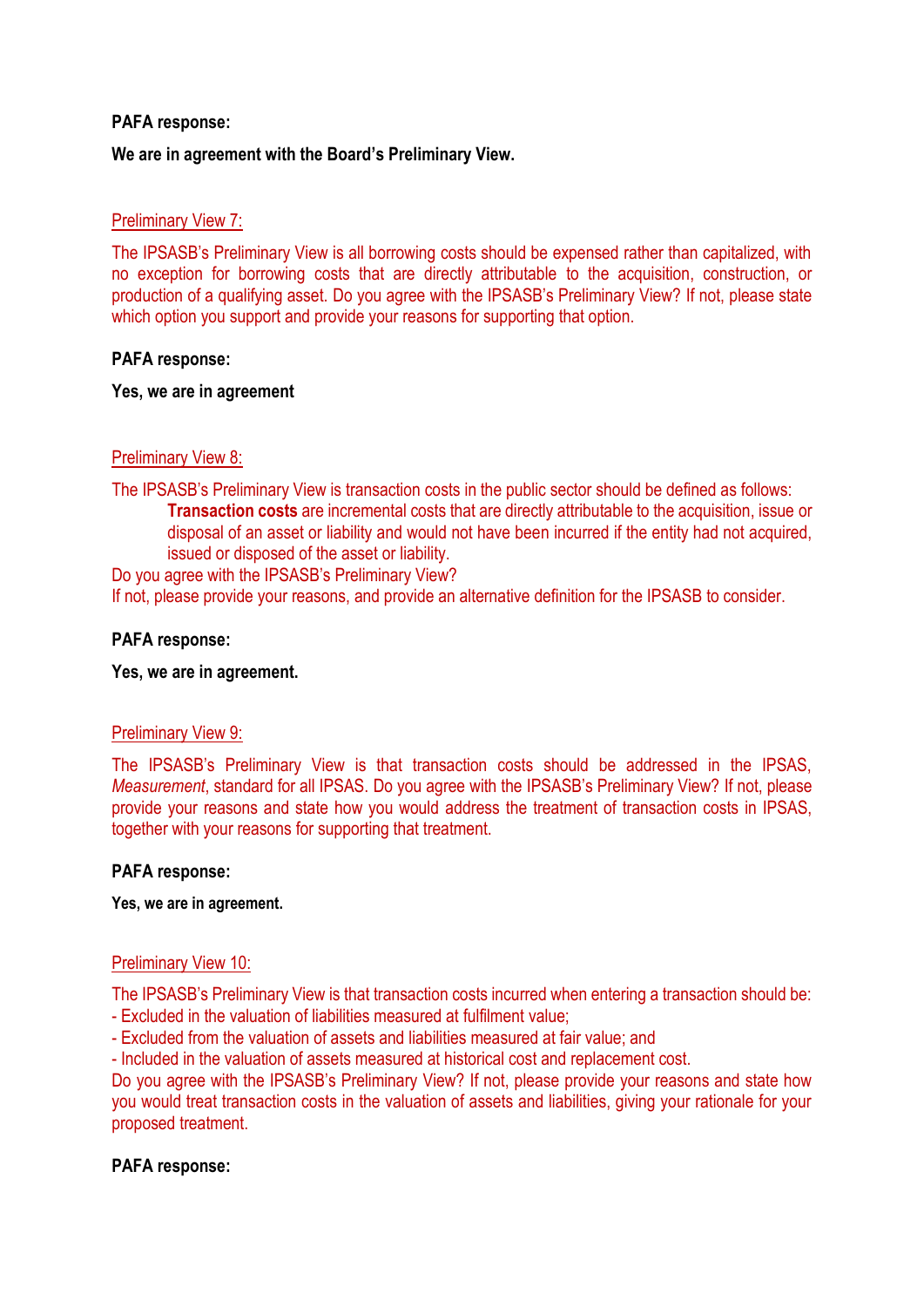### **Yes, we are in agreement**

### Preliminary View 11:

The IPSASB's Preliminary View is that transaction costs incurred when exiting a transaction should be: - Included in the valuation of liabilities measured at fulfilment value;

- Excluded from the valuation of assets and liabilities measured at fair value; and

- Excluded in the valuation of assets measured at historical cost and replacement cost.

Do you agree with the IPSASB's Preliminary View? If not, please provide your reasons and state how you would treat transaction costs in the valuation of assets and liabilities, giving your rationale for your proposed treatment.

### **PAFA response:**

**Yes, we are in agreement.**

### Specific Matter for Comment 1:

Definitions relating to measurement have been consolidated in the core text of the Illustrative ED. Do you agree that the list of definitions is exhaustive? If not, please provide a listing of any other definitions that you consider should be included in the list and the reasons for your proposals.

### **PAFA response:**

### **Yes, the list of definitions provided is exhaustive.**

### Specific Matter for Comment 2:

Guidance in International Valuation Standards (IVS) and Government Financial Statistics (GFS) has been considered as part of the Measurement project with the aim of reducing differences where possible; apparent similarities between IPSAS, IVS and GFS have been noted. Do you have any views on whether the IPSASB's conclusions on the apparent similarities are correct?

Do you agree that, in developing an Exposure Draft, the IPSASB should consider whether the concepts of Equitable Value and Synergistic Value should be reviewed for relevance to measuring public sector assets (see Addendum B)?

### **PAFA response:**

### **We have no additional views.**

### Specific Matter for Comment 3:

Do you agree that the measurement flow charts (Diagrams 4.1 and 4.2) provide a helpful starting point for the IPSASB to review measurement requirements in existing IPSAS, and develop new IPSAS, acknowledging that other matters need to be considered, including:

- The Conceptual Framework Measurement Objective;
- Reducing unnecessary differences with GFS;
- Reducing unnecessary differences with IFRS Standards; and
- Improving consistency across IPSAS.